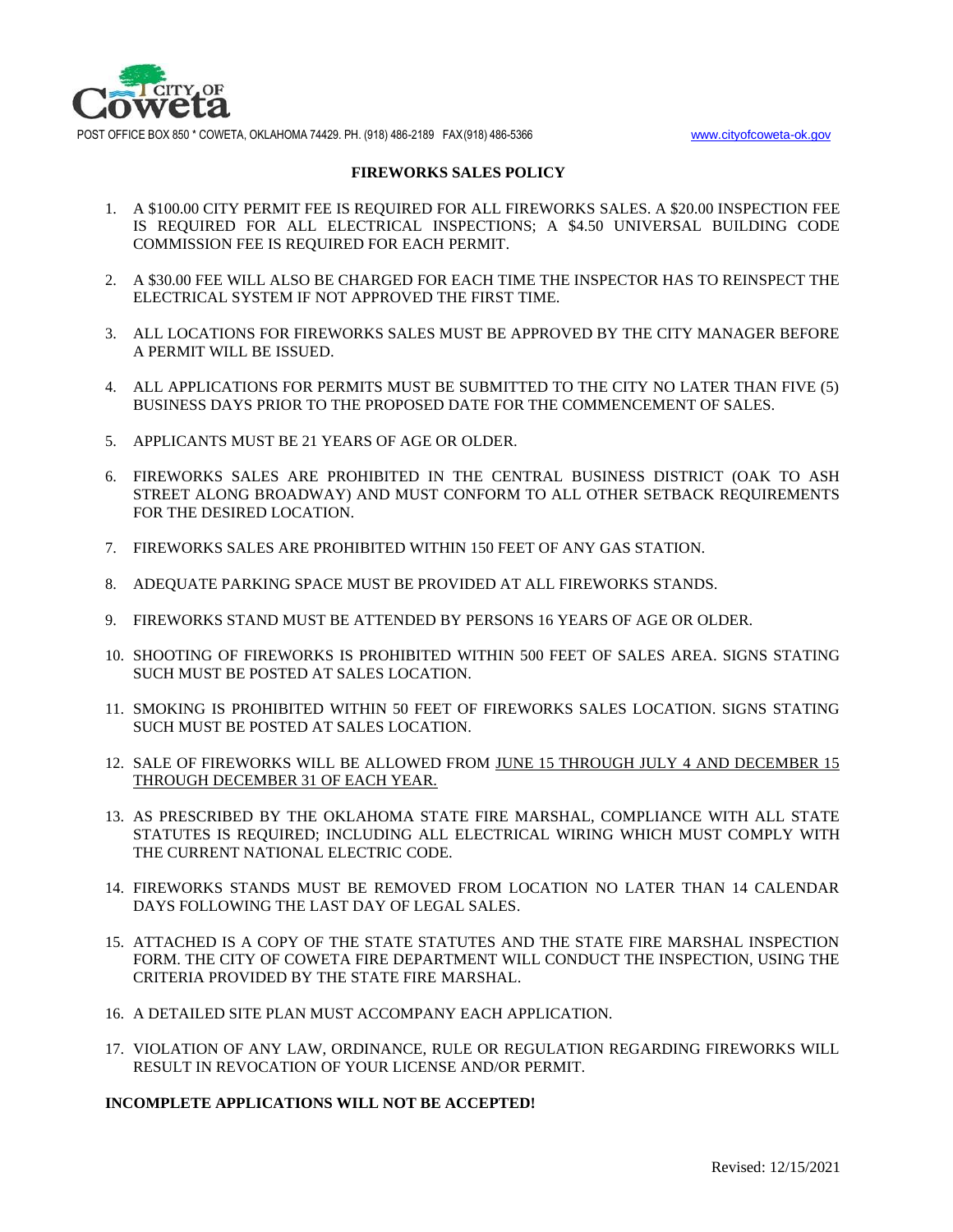

POST OFFICE BOX 850 \* COWETA, OKLAHOMA 74429. PH. (918) 486-2189 FAX(918) 486-5366 [www.cityofcoweta-ok.gov](http://www.cityofcoweta-ok.gov/)

# **APPLICATION FOR FIREWORKS STAND**

## FIREWORKS STAND LICENSE PERMIT FEE: \$100.00; \$4.50 UBCC FEE; ELECTRICAL INSPECTION FEE: \$20.00/REINSPECTION FEE: \$30.00 EACH

|                            |                     | NAME                                                                                                                |                     |                                                                                                                       |  |  |  |
|----------------------------|---------------------|---------------------------------------------------------------------------------------------------------------------|---------------------|-----------------------------------------------------------------------------------------------------------------------|--|--|--|
|                            |                     |                                                                                                                     |                     |                                                                                                                       |  |  |  |
|                            |                     |                                                                                                                     |                     |                                                                                                                       |  |  |  |
|                            |                     |                                                                                                                     |                     | $HOME #( )$ WORK #( ) CELL #( )                                                                                       |  |  |  |
|                            |                     |                                                                                                                     |                     |                                                                                                                       |  |  |  |
|                            |                     |                                                                                                                     |                     |                                                                                                                       |  |  |  |
| IF LEASED, OWNERS NAME     |                     |                                                                                                                     |                     |                                                                                                                       |  |  |  |
|                            |                     |                                                                                                                     |                     |                                                                                                                       |  |  |  |
|                            |                     |                                                                                                                     |                     |                                                                                                                       |  |  |  |
|                            |                     |                                                                                                                     |                     | OWNERS DAYTIME PHONE $\frac{H}{L}$ ( )                                                                                |  |  |  |
| OWNERS APPROVAL SIGNATURE  |                     |                                                                                                                     |                     |                                                                                                                       |  |  |  |
|                            |                     |                                                                                                                     | (MUST BE NOTARIZED) |                                                                                                                       |  |  |  |
|                            | APPLICANT SIGNATURE |                                                                                                                     | <b>DATE</b>         |                                                                                                                       |  |  |  |
| <b>FOR OFFICE USE ONLY</b> |                     |                                                                                                                     |                     |                                                                                                                       |  |  |  |
|                            |                     |                                                                                                                     |                     |                                                                                                                       |  |  |  |
|                            |                     |                                                                                                                     |                     |                                                                                                                       |  |  |  |
| APPROVED                   |                     | <b>DENIED</b>                                                                                                       |                     | <u> 1986 - Johann Harry Harry Harry Harry Harry Harry Harry Harry Harry Harry Harry Harry Harry Harry Harry Harry</u> |  |  |  |
|                            |                     |                                                                                                                     |                     |                                                                                                                       |  |  |  |
|                            |                     |                                                                                                                     |                     |                                                                                                                       |  |  |  |
| FIRE CHIEF                 |                     | <u> 1980 - Johann Barn, mars eta bainar eta baina eta baina eta baina eta baina eta baina eta baina eta baina e</u> |                     | $\overline{\text{DATE}}$                                                                                              |  |  |  |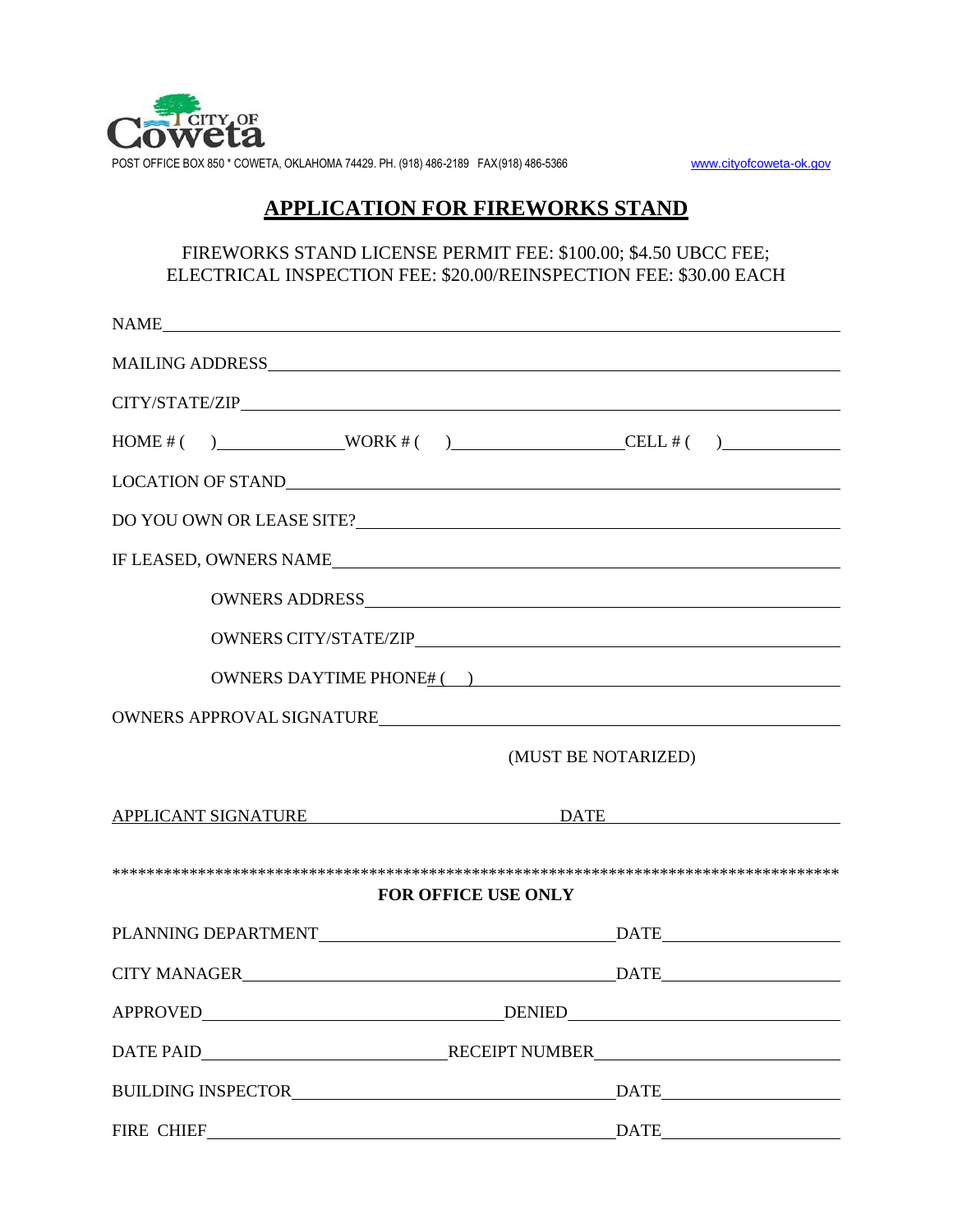

# **Proposed Location for Fireworks Stand Diagram**

Applicant: Note also a series and the series of the series of the series of the series of the series of the series of the series of the series of the series of the series of the series of the series of the series of the se

Stand Location Address:

Length of Stand:



**Indicate North**

**Must show exact distances from adjacent buildings and streets along with any gas lines/pumps or propane tanks within 500 feet.**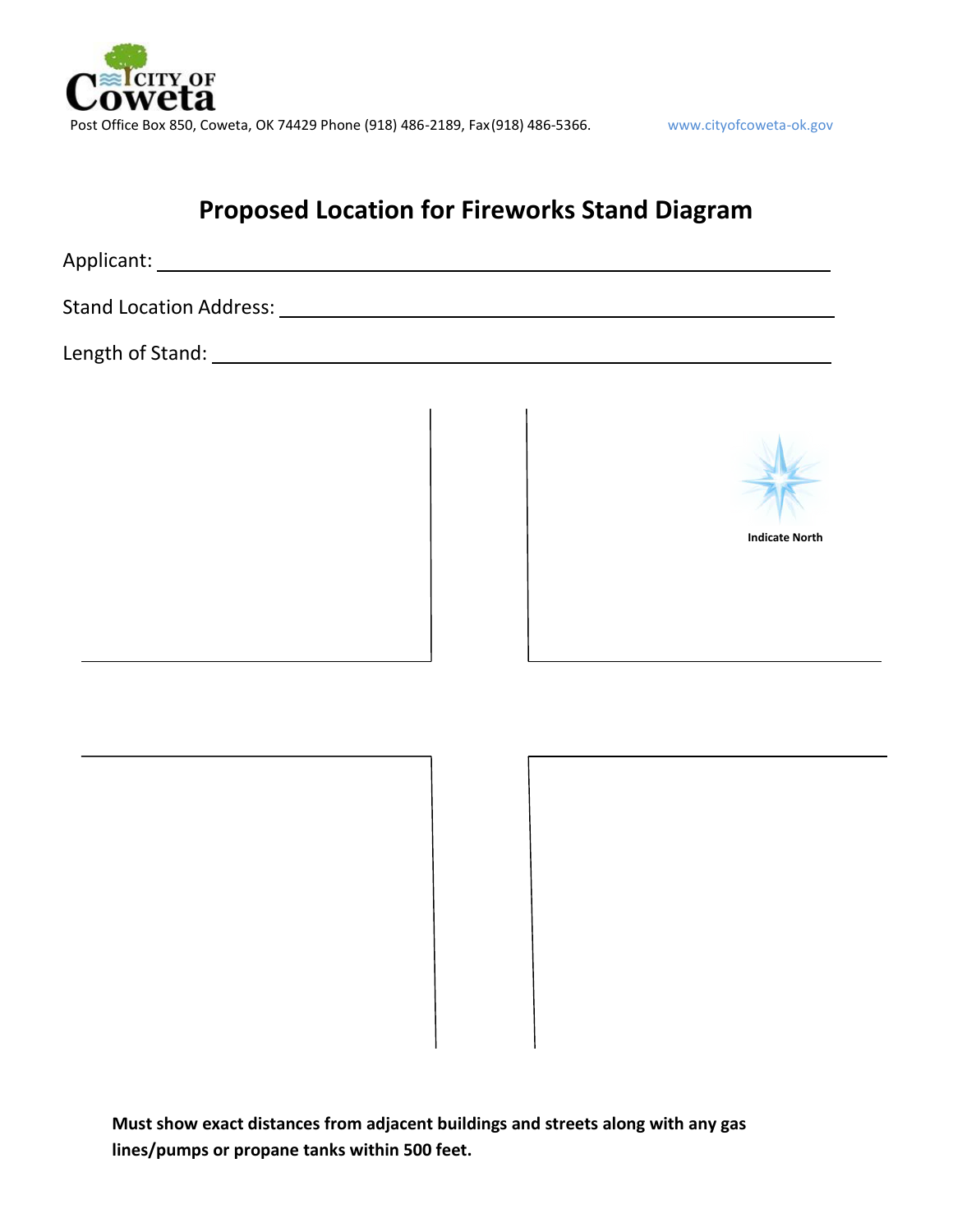

POST OFFICE BOX 850 \* COWETA, OKLAHOMA 74429. PH. (918) 486-2189 FAX(918) 486-5366 [www.cityofcoweta-ok.gov](http://www.cityofcoweta-ok.gov/)

# **SIGN PERMIT**

*Application*

# PERMANENT SIGN FEE: \$50.00 includes inspections (Non-lighted Signs/Permanent Banners/A Frame) PERMANENT LIGHTED SIGNS \$100.00 TEMPORARY SIGNS \$25.00

PLEASE PRINT

Submittal Requirements: 3 sets of plans, including site plans

| <b>Business Name</b>                                                                                                                                                                                                                 | Address of Sign           |                                                                                                                                        | Phone                                                                                                              |  |
|--------------------------------------------------------------------------------------------------------------------------------------------------------------------------------------------------------------------------------------|---------------------------|----------------------------------------------------------------------------------------------------------------------------------------|--------------------------------------------------------------------------------------------------------------------|--|
| Property Owner's Name                                                                                                                                                                                                                |                           | Address, City, State, Zip<br>Address, City, State, Zip                                                                                 |                                                                                                                    |  |
| Applicant/Contact                                                                                                                                                                                                                    |                           |                                                                                                                                        |                                                                                                                    |  |
| Contractor                                                                                                                                                                                                                           | Address, City, State, Zip | Phone                                                                                                                                  |                                                                                                                    |  |
|                                                                                                                                                                                                                                      |                           | <b>SIGN DESCRIPTION</b>                                                                                                                |                                                                                                                    |  |
| $\Box$ Change of copy                                                                                                                                                                                                                | Internally lighted        | <b>New</b>                                                                                                                             | Renewal                                                                                                            |  |
| Externally Lighted                                                                                                                                                                                                                   | Non-Lighted               | <b>Type of Construction</b>                                                                                                            |                                                                                                                    |  |
| $\Box$ WALL SIGN                                                                                                                                                                                                                     |                           |                                                                                                                                        | <b>Special (Pennants, Balloons, Lights)</b>                                                                        |  |
| Total wall area (length x height) where the sign is to be mounted_______SqFt<br>Wall Sign Size<br>Sq Ft                                                                                                                              |                           | Cloth(banner)<br>A-Board<br>Total Number of Temporary signs to be displayed<br>Sign Height<br>Feet<br>Temporary Sign Size: Square Feet |                                                                                                                    |  |
| $\Box$ FREESTANDING/MONUMENT SIGN                                                                                                                                                                                                    |                           |                                                                                                                                        | Number of Face:<br>Setback from Property Line                                                                      |  |
| Street frontage for entire lot where sign will be located<br>Height of Building<br>Feet<br>Feet<br>Number of Faces<br>Feet<br>Feet Inches<br>Sign Height<br>Setback from property line: Feet<br>Number of Tenants on property ______ | Feet                      | One 30-day period                                                                                                                      | Time Frame for temporary signs (check 1)<br>List dates of time periods:<br>Number of Temporary sign permits issued |  |

| Date   | Signature of Business Owner    | Signature of the Property Owner |
|--------|--------------------------------|---------------------------------|
|        |                                |                                 |
| Zoning | Reviewed by                    | Date                            |
| Denied |                                |                                 |
| ssued  | <b>Comments or Conditions:</b> |                                 |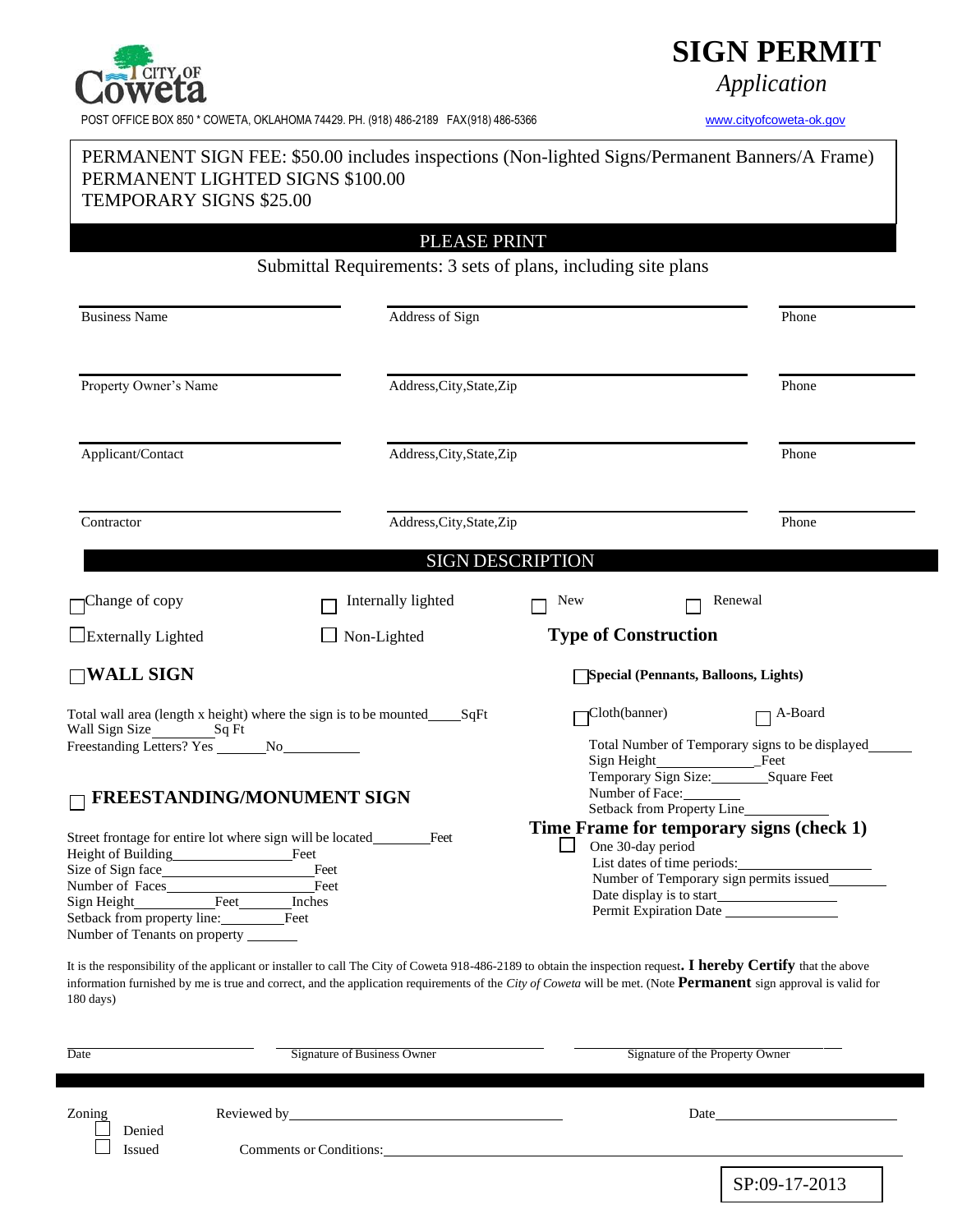Please show a drawing of sign including dimensions, copy, materials, and support, if any.

Draw Site Plan including lot lines, structures access, adjacent streets, and dimensions.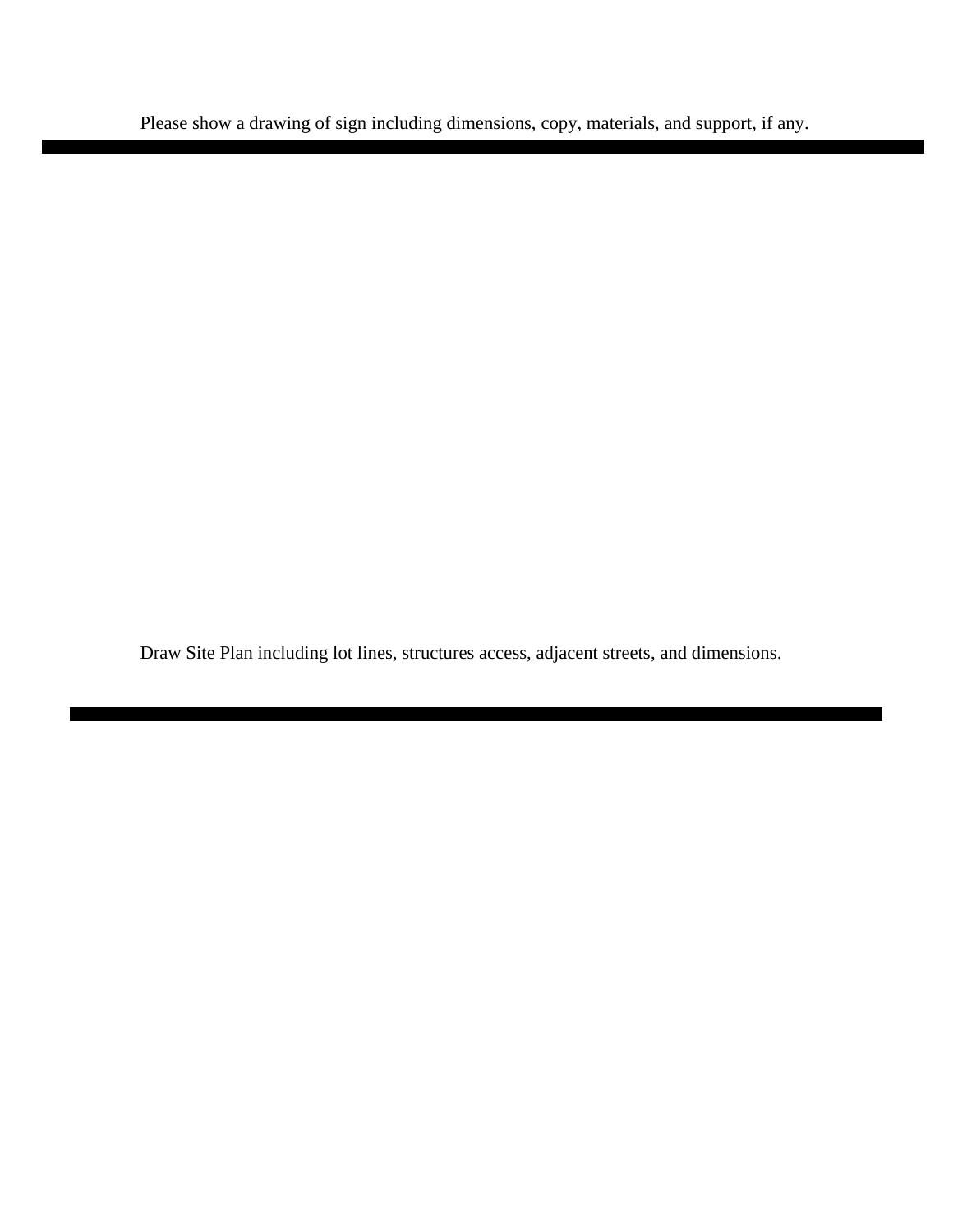

**OKLAHOMA STATE FIRE MARSHAL** 2401 NW 23rd, St., Suite 4, Oklahoma City, OK 73107, Phone (405) 522-5005 Fax (405) 522-5028

## REQUIREMENTS FOR CONSUMER FIREWORKS RETAIL SALES FACILITIES

The following are the minimum requirements mandated through Oklahoma Statute Title 68, Article 16 Section 1621-1634 and the Oklahoma State Fire Marshal Commission rules established in accordance with O.S. Title 68§1633, for any facility selling consumer fireworks commonly referred to as Class "C:" Counties, cities or towns may impose more stringent criteria to include prohibiting the sale and use of fireworks within its corporate limits.

The sale of fireworks is only authorized between June 15 and July 6 from December  $15<sup>th</sup>$  through January 2 per O.S. 68§1623(a). **HOWEVER, PER CITY OF COWETA ORDINANCE 852, THE CITY OF COWETA ONLY ALLOWS THE SALE OF FIREWORKS BETWEEN JUNE 15 TO JULY 4, AND DECEMBER 15 TO DECEMBER 31.**

### **General Operational Requirements:**

- **1.** Retail license must be posted and visible in sales area. Address must be the physical address of the facility. **[O.S. 68§1627(a)]**
- **2.** A responsible person of sixteen (16) years of age or older must be in charge of the stand. **[O.S. 68§1623(d)]**
- **3.** A sales clerk must be on duty to serve the customer at time of purchase. **[OS. 68§1623(b)]**
- **4.** Signs stating "**FIREWORKS NO SMOKING WITHIN 50 FEET"** must be posted on all sides of the entire facility. **[O.S. 68§1623(a) & NFPA 1124 Para, 7.3.11.1]**
- **5.** All fireworks must be invoiced from a distributor, wholesaler or other retailer licensed by the State Tax Commission to do business in Oklahoma. **[O.S. 68§1627(a)]**
- **6.** Records shall be maintained on available inventory and shall be made available to the authority having jurisdiction upon request. **[NFPA 1124 – 7.3.24.1 & 7.3.24.2]**
- **7.** Prohibited fireworks: Bottle rockets, stick rockets, cherry bombs, M-80's or any combination thereof or any fireworks not properly labeled as: Division 1.4, UN0336 or Class "C." Any prohibited fireworks found can and will be confiscated and turned over to the county Sheriff. **[O.S. 68§1624(a) & (b)]**
- **8.** It is illegal to offer, or to sell fireworks to children under the age of twelve (12) years, unless accompanied by an adult. **[O.S. 68§1627(b)]**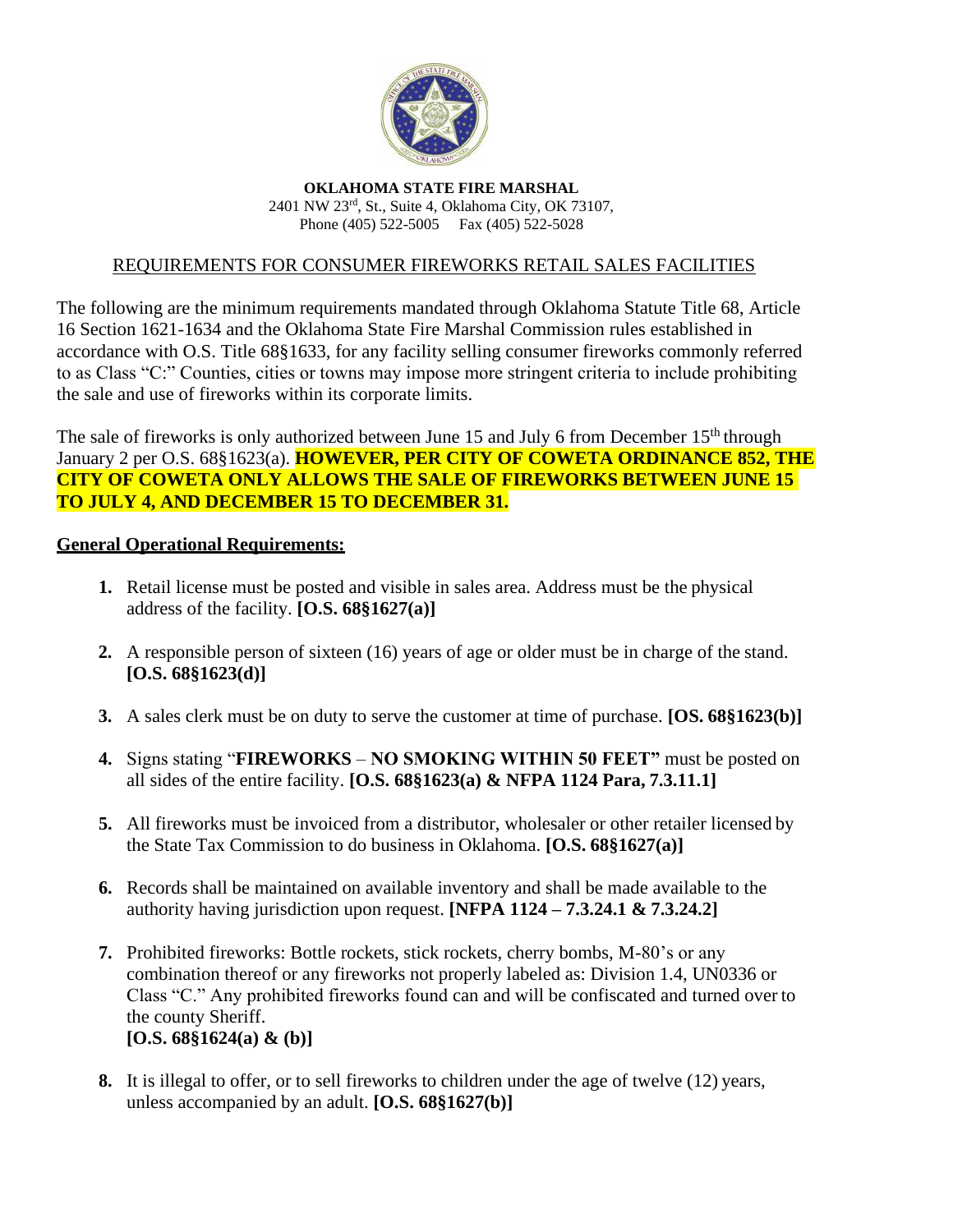- **9.** A retail sale location inside a structure (building) must comply with all the requirements of the *International Building Code* (IBC), 2006 edition, *International Fire code* (IFC), 2006 edition and the National Fire Protection Association Standard NFPA 1124 *Code for the Manufacture, Transportation, Storage, and Retail Sales of Fireworks and Pyrotechnic Articles,* 2003 edition and be approved in writing by the State Fire Marshal. **[O.S. 68§162399(c)]**
- **10.** Tents, canopies, or temporary membrane structures must have a flame resistance meeting the requirements of NFPA701, *Standard Methods of Fire Tests for Flame-Resistant Textiles and Films.* A certificate or other evidence of approval by a recognized laboratory must be available for inspection authorities to verify the materials meet the required flame resistance. **NFPA 1124-7, 3, 5 & NFPA 102 – 8.4.1 thru 8.4.3]**
- **11.** Customers cannot be under any part of tents, canopies or other membrane structure. **[O.S. 68§1623(c)]**

# **Fire Extinguishers:**

- **12.** Every retail sales facility must have a minimum of one (1) portable fire extinguisher with a minimum 2A/IBC rating. If the facility exceeds 200 square feet two (2) portable fire extinguishers are required with at least one being a multi-purpose dry chemical type. **[NFPA 1124 – 7.3.8]**
- **13.** In temporary fireworks retail sales facilities, the travel distance to any fire extinguisher cannot exceed 35 feet travel distance. In permanent fireworks retail sales facilities, the travel distance to any fire extinguisher cannot exceed 75 feet travel distance. **[NFPA 1124 – 7.4.5.2]**

# **Separation/Area Requirements:**

- **14.** Consumer fireworks retail sales facilities shall not be located within 50 feet of the following: motor vehicle fuel-dispensing station dispensers; retail propane-dispensing station dispensers; aboveground storage tanks for flammable or combustible liquids, flammable gas, or flammable liquefied gas; and compressed natural gas dispensing facilities. **[NFPA 1124 – 7.3.12.1]**
- **15.** Fireworks retail and storage areas shall be not located within 300 feet of any aboveground bulk storage or bulk dispensing areas for flammable or combustible liquids, flammable gas, and flammable liquid gas. **[NFPA 1124 – 7.3.12.6]**
- **16.** Temporary fireworks retails sales facilities cannot be any closer than 30 feet from any other building, combustibles, tents or fireworks storage areas. **NFPA 1124 – Table 7.4 & IFC Table 3304.5.2 (3)]**
- **17.** Temporary fireworks retails sales facilities with an excess of 50 lbs of 1.4 explosives cannot be any closer than 100 feet from any public railroad or highway and upon highways, sidewalks, and public property or in assembly on educational occupancies. "50-pounds Net Explosive Weight" **[IFC 3301.2.1 & Table 3304.5.2 (3)]**
- **18.** Vehicle parking cannot be within 10 feet of a temporary fireworks retail sales facility or fireworks storage facility. **[NFPA 7.4.6.2]**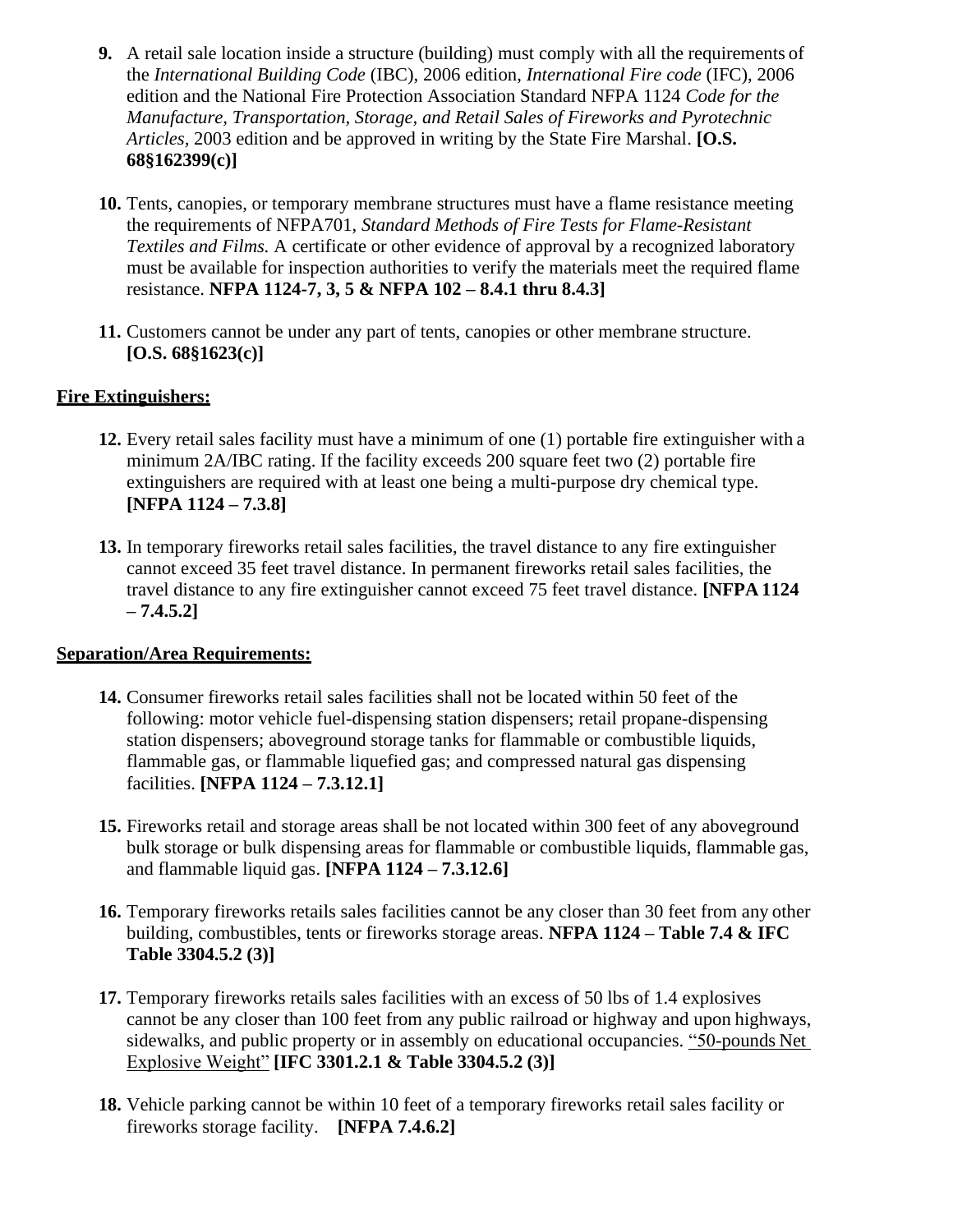# **Heating Devices:**

- **19.** Temporary heating sources shall be listed and used in accordance with their listing. These heating sources must also have a tip-over and temperature-overheated protection. **[NFPA 1124 – 7.3.17.1 & 7.3.17.2]**
- **20.** Open-flame and exposed-element heating devices shall be prohibited. **[NFPA 1124 – 7.3.17.3]**

# **Portable Generators:**

**21.** Portable generators and storage of excess fuel must be at least 20 feet from the fireworks retail sales facility and storage areas. **[NFPA 7.3.18.1 & 2]**

# **Cooking Equipment:**

- **22.** Cooking equipment of any type shall not be permitted within 20 feet of tents, canopies, or membrane structures used for the storage or sale of consumer fireworks. **[NFPA 1124 – 7.4.9.3.1]**
- **23.** Open flame cooking equipment of any type shall not be allowed within 50 feet of tents, canopies, or membrane structures used for the storage or sale of consumer fireworks. **[NFPA – 7.4.9.3.1 & 2]**

# **Housekeeping:**

- **24.** The area located within 30 feet of a consumer fireworks retail sales facility shall be kept free of accumulated dry grass, dry brush, and combustible debris. **[NFPA 1124 – 7.4.6.1]**
- **25.** Consumer fireworks retail sales and storage areas shall be kept free of accumulation of debris and rubbish at all times. **[NFPA 1124 – 7.3.21.1]**
- **26.** Vacuum cleaners or other mechanical cleaning devices shall not be used. Brooms, brushes, dustpans used to sweep up loose powder or dust shall be made of non-sparking materials. **[NFPA 1124 7.3.21.3 & 4]**
- **27.** Consumer fireworks devices that are damaged shall be removed and not offered for sale. Devices that are damaged shall be returned to the dealer or shall be disposed of properly. **NFPA 1124 – 7.3.21.5 & 6]**

# **Electrical:**

- **28.** All electrical wiring shall be in accordance with NFPA 70, *National Electric Code* (NEC) **[NFPA 1124 – 7.3.16]**
- **29.** Battery powered equipment, electrical equipment, and electrical cords that are used in conjunction with a consumer fireworks retail sales facility area shall be listed and shall be used in accordance with their listing. **[NFPA 1124 – 7.4.9.1]**
- *30.* Temporary wiring installed in a temporary structure including tents and canopies shall comply with Article 305 of NFPA 70, *National Electric Code. [NFPA 1124 – 7.4.9.1.1]*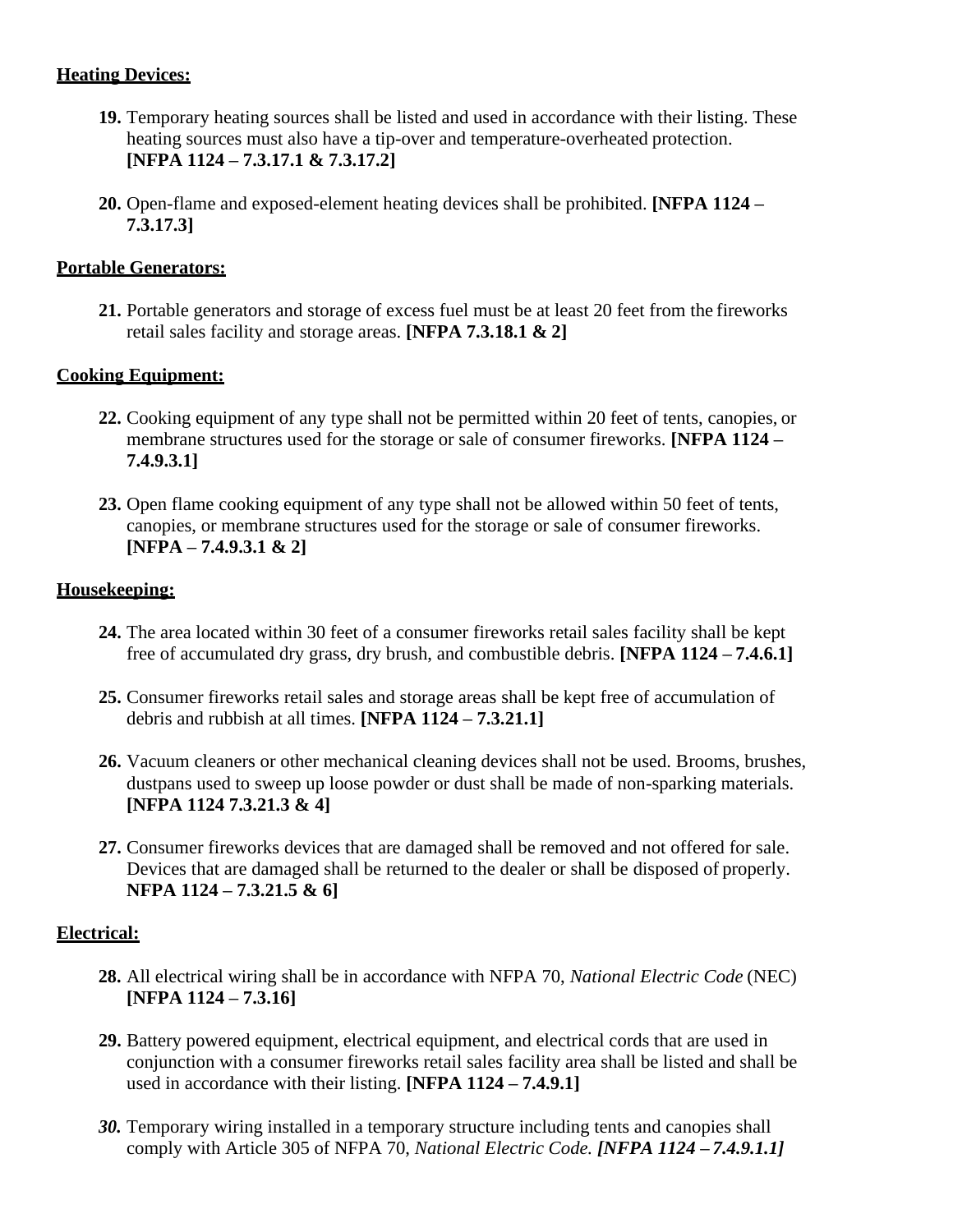- **31.** Where temporary electrical conductors are placed on top of an outdoor surface to connect the permanent power source to the temporary consumer fireworks retail sales facility's temporary electrical system, the conductors shall be provided with physical protection against damage caused by pedestrian or vehicular traffic. **[NFPA 1124 – 7.11.1.3]**
- **32.** As feeder line to fireworks stand are required to be protected the use of **UF** cable or **SO**  cord is permitted. The **SO** cable can be laid on the ground if no foot or vehicle traffic will come in contact. **[NEC]**
- **33.** The use of keyless or any other light fixture will not be permitted directly over or within two (2) feet of a line drawn vertically from the front edge of the fireworks stock without an approved protective cover over the light bulb. **[NEC]**
- **34.** All electrical power supply must be properly grounded. A grounding rod is mandatory if a construction type pole is used to supply power. **[NEC]**